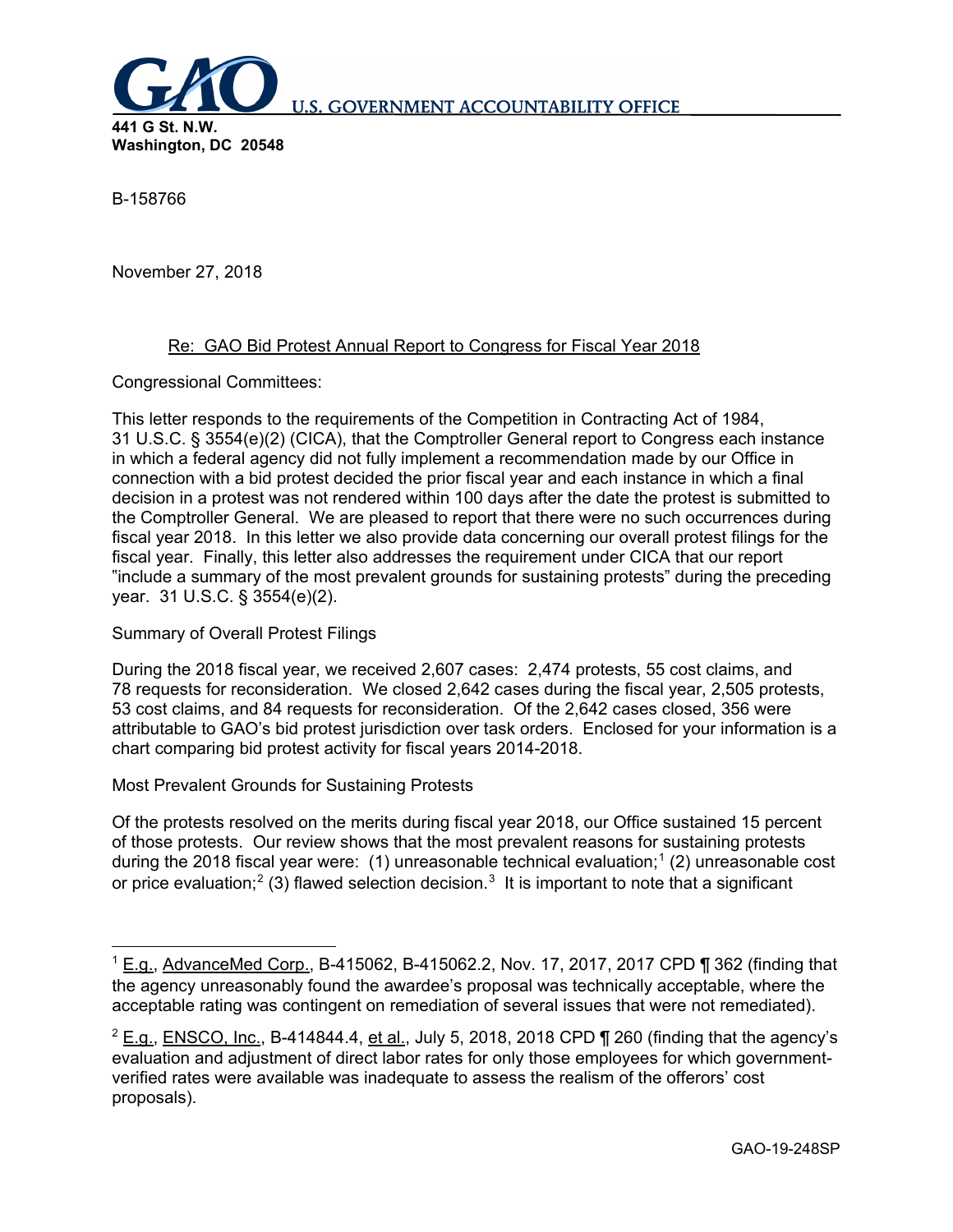number of protests filed with our Office do not reach a decision on the merits because agencies voluntarily take corrective action in response to the protest rather than defend the protest on the merits. Agencies need not, and do not, report any of the myriad reasons they decide to take voluntary corrective action.

Sincerely yours, Annah

Thomas H. Armstrong General Counsel

**Enclosure** 

 $3$  E.g., VariQ Corp., B-414650.11, B-414650.15, May 30, 2018, 2018 CPD ¶ 199 (finding that the selection official failed to demonstrate a reasonable basis for finding that awardee's strengths to be beneficial while not finding similar strengths of protester to be similarly beneficial).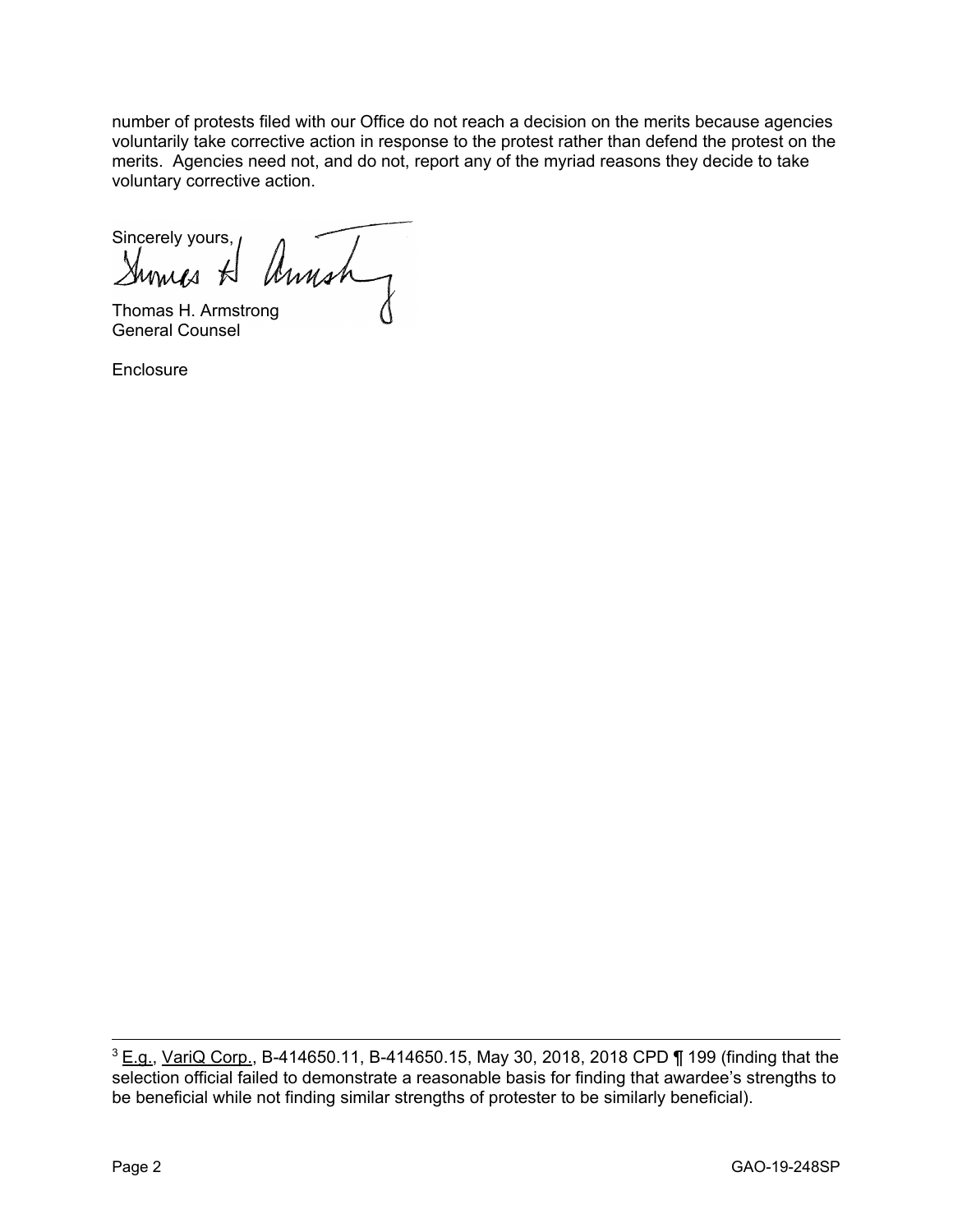*List of Congressional Committees*

The Honorable Richard Shelby Chairman The Honorable Patrick Leahy Vice Chairman Committee on Appropriations United States Senate

The Honorable Ron Johnson Chairman The Honorable Claire McCaskill Ranking Member Committee on Homeland Security and Governmental Affairs United States Senate

The Honorable Rodney P. Frelinghuysen Chairman The Honorable Nita M. Lowey Ranking Member Committee on Appropriations House of Representatives

The Honorable Trey Gowdy Chairman The Honorable Elijah E. Cummings Ranking Member Committee on Oversight and Government Reform House of Representatives